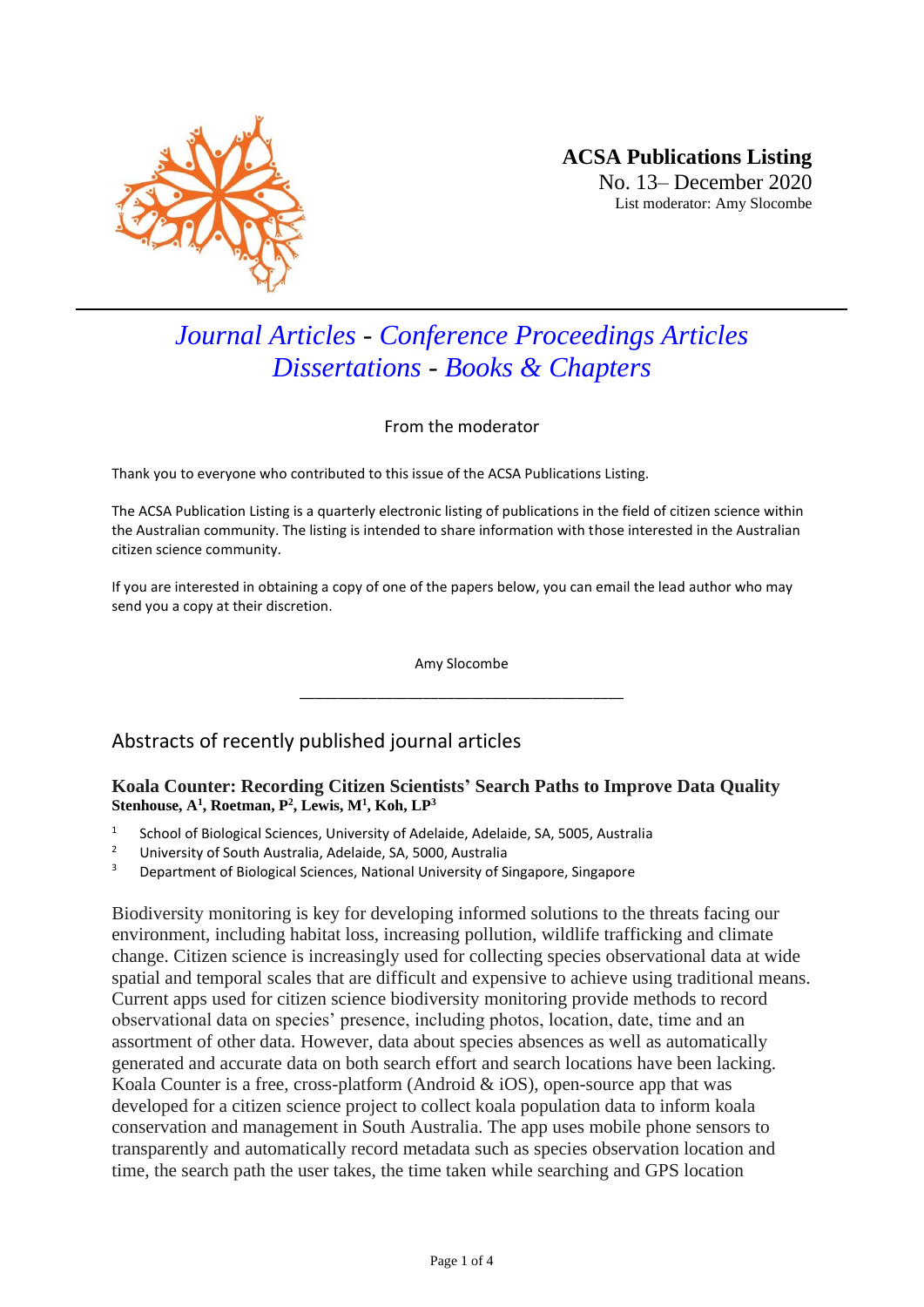precision. We tested this in the Citizen Science event "The Great Koala Count 2" in South Australia during November 2016. Observations, paths and search effort data were accurate overall. Location accuracy was good, with some exceptions. Use of the app indicated a number of potential improvements that would further increase data quality. Recording search paths offers a potentially valuable method of recording spatial and temporal components of search effort, improving on simple records of species observations and time taken, especially when no observations are made. These data may enable better ecological modelling by supplying accurate search effort data as well as enabling improved inference of species absence. Search paths also show locations that have not been searched, which is valuable information in management of citizen science monitoring programs.

Published December 2020 in Global Ecology and Conservation Vol 24 doi: <https://doi.org/10.1016/j.gecco.2020.e01376>

#### **Grass Gazers: Using citizen science as a tool to facilitate practical and online science learning for secondary school students during the COVID‐19 lockdown [Van Haeften,](https://onlinelibrary.wiley.com/action/doSearch?ContribAuthorStored=van+Haeften%2C+Shanice) S 1, [Milic,](https://onlinelibrary.wiley.com/action/doSearch?ContribAuthorStored=Milic%2C+Andelija) A<sup>1</sup> , [Addison‐Smith,](https://onlinelibrary.wiley.com/action/doSearch?ContribAuthorStored=Addison-Smith%2C+Beth) B 1 , [Butcher,](https://onlinelibrary.wiley.com/action/doSearch?ContribAuthorStored=Butcher%2C+Christopher) C<sup>2</sup> [, Davies,](https://onlinelibrary.wiley.com/action/doSearch?ContribAuthorStored=Davies%2C+Janet+Mary) J<sup>1</sup>**

- 1 School of Biomedical Science, Centre Immunity and Infection Control and Centre for the Environment, School of Biomedical Science, Queensland University of Technology, Brisbane, Qld, Australia
- <sup>2</sup> Agricultural Farm and Science Innovation Centre, Corinda State High School, Brisbane, Qld, Australia

The coronavirus disease of 2019 (COVID‐19) pandemic has impacted educational systems worldwide during 2020, including primary and secondary schooling. To enable students of a local secondary school in Brisbane, Queensland, to continue with their practical agricultural science learning and facilitate online learning, a "Grass Gazers" citizen science scoping project was designed and rapidly implemented as a collaboration between the school and a multidisciplinary university research group focused on pollen allergy. Here, we reflect on the process of developing and implementing this project from the perspective of the school and the university. A learning package including modules on pollen identification, tracking grass species, measuring field greenness, using a citizen science data entry platform, forensic palynology, as well as video guides, risk assessment and feedback forms were generated. Junior agriculture science students participated in the learning via online lessons and independent data collection in their own local neighborhood and/or school grounds situated within urban environments. The university research group and school coordinator, operating in their own distributed work environments, had to develop, source, adopt, and/or adapt material rapidly to meet the unique requirements of the project. The experience allowed twoway knowledge exchange between the secondary and tertiary education sectors. Participating students were introduced to real‐world research and were able to engage in outdoor learning during a time when online, indoor, desk‐based learning dominated their studies. The unique context of restrictions imposed by the social isolation policies, as well as government Public Health and Department of Education directives, allowed the team to respond by adapting teaching and research activity to develop and trial learning modules and citizen science tools. The project provided a focus to motivate and connect teachers, academic staff, and school students during a difficult circumstance. Extension of this citizen project for the purposes of research and secondary school learning has the potential to offer ongoing benefits for grassland ecology data acquisition and student exposure to real‐world science.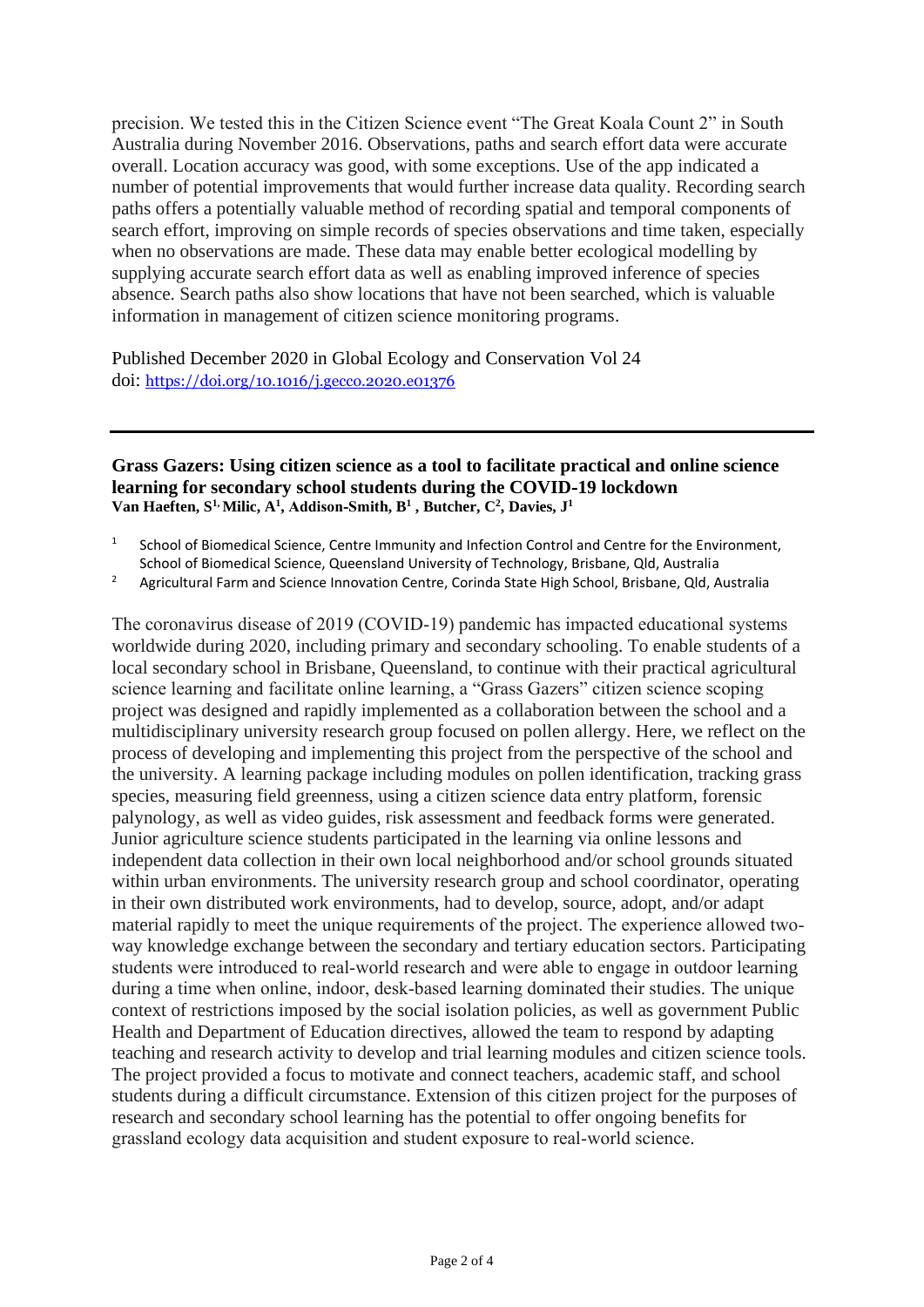Published 24 November 2020 in Ecology and Evolution [Volume 53, 2020 -](https://www.tandfonline.com/toc/gmfw20/53/5-6) Issue 5-6 doi: <https://doi.org/10.1002/ece3.6948>

#### **Presence and movement of humpback whale (***Megaptera novaeangliae***) mother-calf pairs in the Gold Coast, Australia Valani, R1,2, Meynecke, J 2 , Olsen, M.T.<sup>1</sup>**

- <sup>1</sup> Evolutionary Genomics Section, Natural History Museum of Denmark, Department of Biology, University of Copenhagen, Copenhagen K, Denmark
- 2 School of Environment and Science, Griffith University, Queensland, Australia
- <sup>3</sup> Griffith Centre for Coastal Management, Griffith University, Gold Coast, Queensland, Australia

The Gold Coast bay in eastern Australia has been hypothesised to be an important habitat, primarily for humpback whale (Megaptera novaeangliae) mother-calf pairs. Here we investigated relative distribution, and temporal patterns from 2,305 humpback whales between 2011 to 2017. The data were collected from whale-watching vessels using citizen science. We analysed seasonal presence of mother-calf pairs, dive times, direction of movement and location to determine habitat use of the bay as aresting area. In average aquarter of all sighted whales were mother-calf pairs with peaks of sightings each October. The recorded average dive time of 3.20 minutes was short compared to that in migratory corridors. Mother-calf pairs were sighted more often closer to shore relative to other pods. We compared our results to recognised breeding and resting grounds and found similar results, indicating that the Gold Coast bay may serve as an important stop-over for humpback whale mother-calf pairs.

Published 25 November 2020 in [Marine and Freshwater Behaviour and Physiology,](https://www.tandfonline.com/toc/gmfw20/current) [Volume](https://www.tandfonline.com/toc/gmfw20/53/5-6)  [53, 2020 -](https://www.tandfonline.com/toc/gmfw20/53/5-6) Issue 5-6

doi: <https://doi.org/10.1080/10236244.2020.1850177>

## **A Hybrid Method for Citizen Science Monitoring of Recreational Trampling in Urban Remnants: A Case Study from Perth, Western Australia**  $\textbf{Simpson, G.D}^1$ ,  $\textbf{Parker, J}^1$ ,  $\textbf{Gibbens, E}^{2,3}$  and  $\textbf{Ladd, P.G.}^3$

- <sup>1</sup> 1 Harry Butler Institute, Murdoch University, South Street, Perth 6150, Australia<sup>2</sup>
- <sup>2</sup> 2 Iluka Resources Limited, Cataby Operations, Brand Highway, Cataby 6507, Australia<br><sup>3</sup> 2 Environmental and Conservation Sciences, College of Science, Hoalth, Engineering at
- <sup>3</sup> 3 Environmental and Conservation Sciences, College of Science, Health, Engineering and Education, Murdoch University, South Street, Perth 6150, Australia

Vegetation trampling that arises from off-trail excursions by people walking for recreation can negatively impact the structure of understory plants in natural spaces that are an essential element of urban green infrastructure in a modern city. In addition to reducing the esthetic quality and environmental values of urban remnant and replanted native vegetation, such trampling reduces the habitat that supports wildlife populations within the urban fabric. This case study draws upon several disparate methods for measuring vegetation structure and trampling impacts to produce a hybrid method that community-based citizen scientists (and